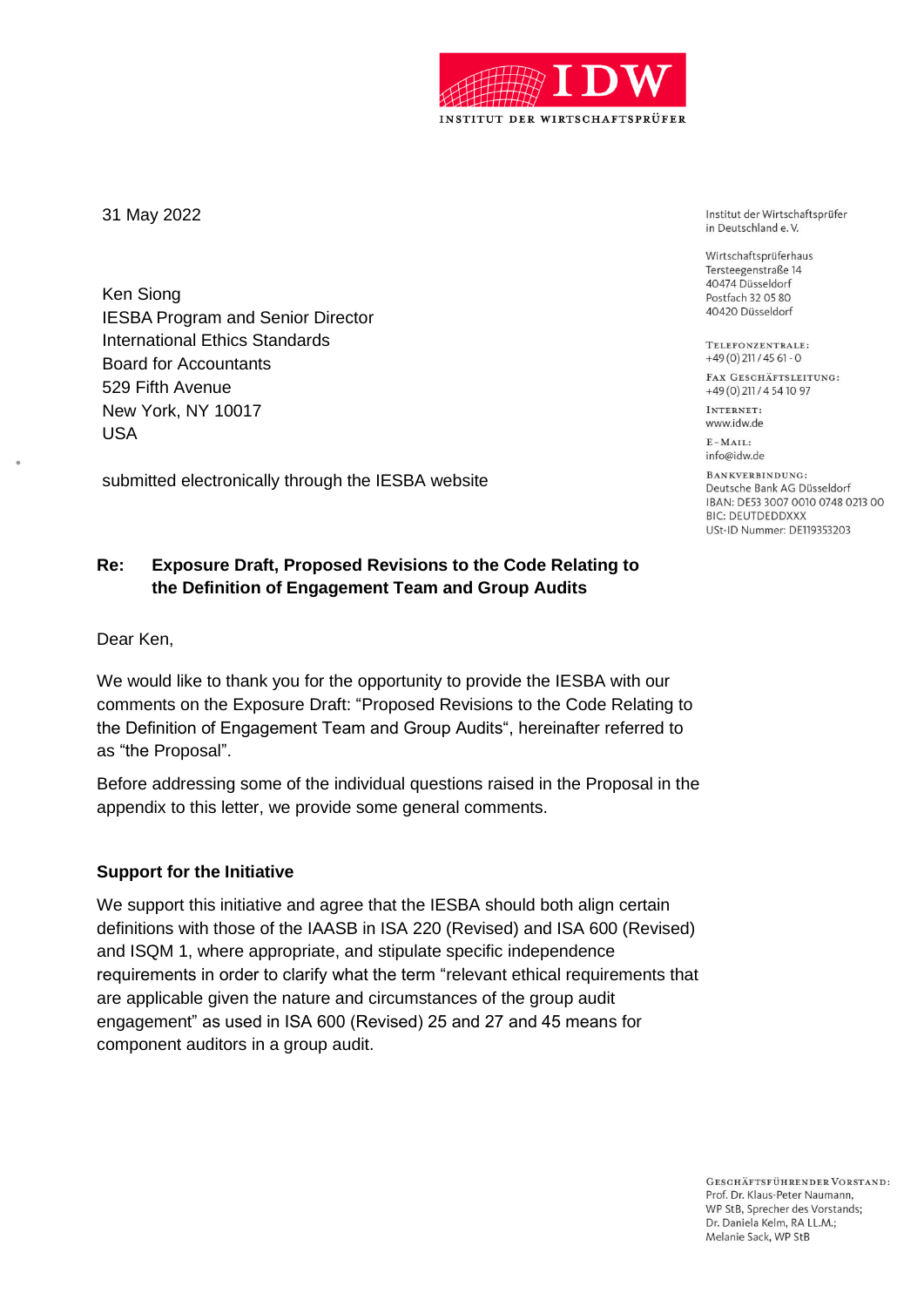

#### **Page 2 of 11** to the Comment Letter to the IESBA of 31 May 2022

#### **Issues for Sustainability-Related Assurance – Independence**

We note that IESBA has not discussed the issue of sustainability-related assurance as part of the audit of group financial statements in its consideration of this initiative. We would therefore urge the IESBA to fully investigate the implications in considering how the Code might need to change to address this, bearing in mind the following:

#### *Potential Impact on the Audit/Assurance Market*

In this context, we are concerned that further changes relating to ESG assurance as part of the audit of group financial statements – should they reflect a stance similar to that of the Proposal – can potentially have a significant impact on the audit/assurance markets, when assurance procedures need to be performed on ESG information stemming from a reporting entity's supply chains that the entity has to report and that thus becomes subject to assurance.

In our comment letter to the IAASB dated May 26, 2021 relating to the ED "Conforming and Consequential Amendments to the IAASB's Other Standards as a Result of the New Revised Quality Management Standards", we noted that the impact of the change in IAASB's definition of "engagement team" on engagements performed in accordance with ISAE 3000 (Revised) and in particular those engagements that encompass information from supply chains outside of corporate groups demands thorough investigation by the IAASB together with the IESBA prior to the incorporation of this new definition in ISAE 3000 (Revised). Below is a quote from the afore-mentioned comment letter, which explains our concerns as to independence requirements more fully:

"In the short run, this issue will be substantially exacerbated by laws in the process of being developed within some EU member states that make entities over a certain size responsible for the compliance of suppliers outside of the EU with national social responsibility requirements, and by the current draft of the EU directive that will make assurance (using ISAE 3000, for example) on corporate social responsibility reports mandatory for entities over a certain size as part of the statutory financial statement audit. It is unclear to us at this stage of analysis what the implications are of the engagement team definition to the application of independence requirements for statutory financial statements as set forth by EU law for PIEs (including the "blacklist") to practitioners assuring information in the upstream supply chain for the purposes of the statutory financial statement audit, but not otherwise involved in assuring information within a group. It is not unthinkable that the extension of these independence requirements to all firms in the supply chain may accelerate a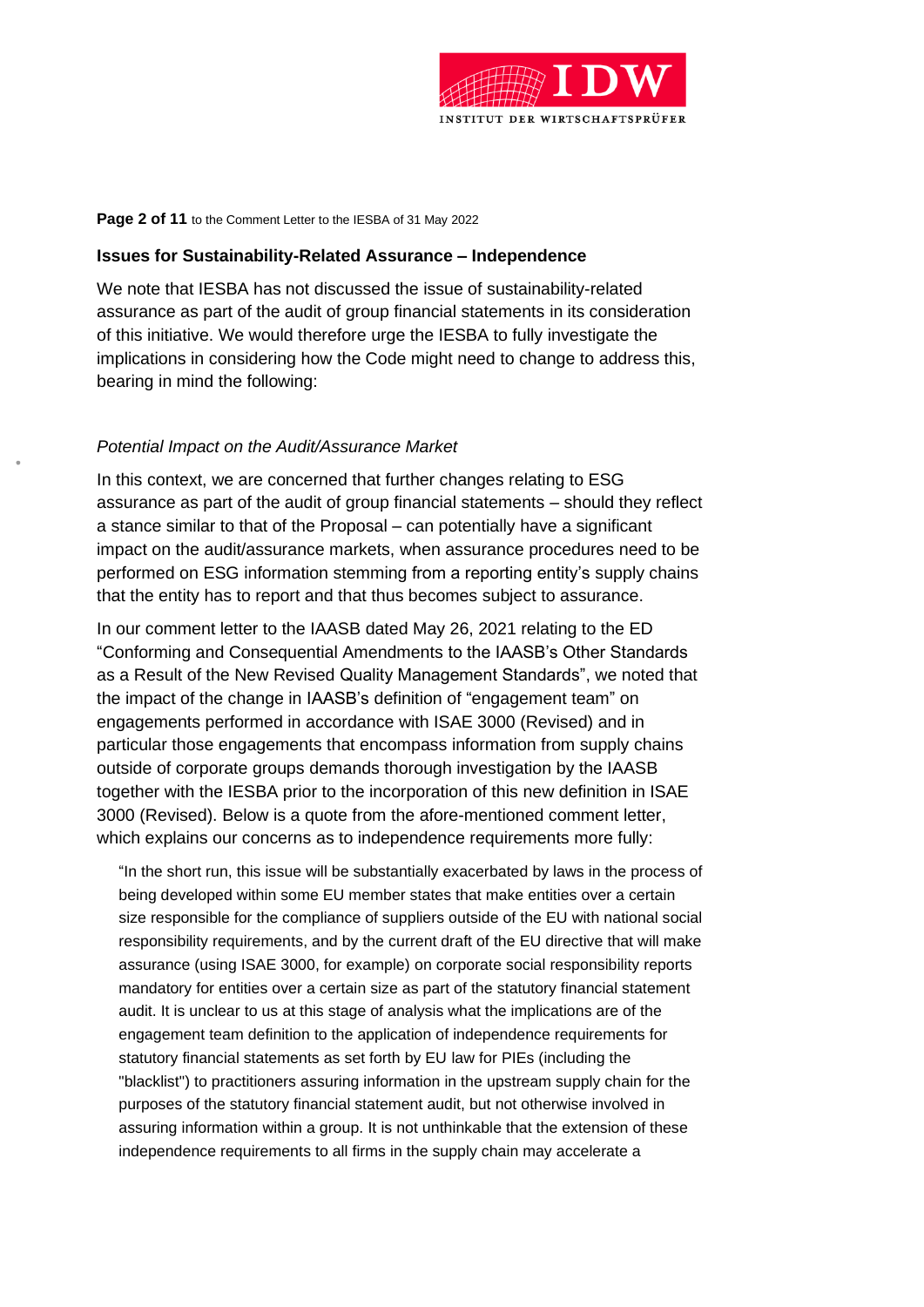

#### **Page 3 of 11** to the Comment Letter to the IESBA of 31 May 2022

movement towards audit-only (or at least, assurance-only) firms internationally, which we believe is not the intention of the change in the definition of engagement team."

For example, in a group audit situation, the parent entity may have control of (or at least have significant influence over) components, whose financial information is subject to consolidation, which facilitates access to their financial information needed for financial reporting purposes and to component auditors whose work is needed for the group audit. This is not the case when ESG information from outside the group or entity is required to be reported together with the group financial statements but needs to be obtained from potentially a multitude of different entities within the upstream and downstream supply chain, where management is unlikely to be in a similarly strong position to access such information or direct a supply-chain entity's management to ensure that the group auditor has access to another assurance practitioner performing procedures on supply chain information as part of the audit of the group financial statements. Our concern is that an extension of independence requirements to those performing procedures on supply chain information could be unworkable in practice and thus serve to accelerate a movement towards audit-only (or assurance-only firms).

## *Considerations as to the Scope of the Code*

As the IESBA is aware, there are currently significant developments in the pipeline both at an international level and, of most relevance to our members, in the EU where various issues are currently under discussion, including whether others (including e.g., environmental engineers, consultancy practitioners etc.) than professional accountants may be permitted to provide assurance services in respect of sustainability-related reporting, the scope of entities required to report on sustainability-related information, the content of their reporting as well as the placement of that information.

We therefore also support the IESBA considering its own role in this arena, i.e., how the IESBA Code could be amended so as to apply to those individuals who play a significant role in both preparation and assurance of sustainability-related information who are not already required to adhere to the IESBA Code. This would include both preparers of sustainability reporting that are not professional accountants in business, and those performing assurance engagements on corporate sustainability reporting beyond those who are members of the professional accountancy profession.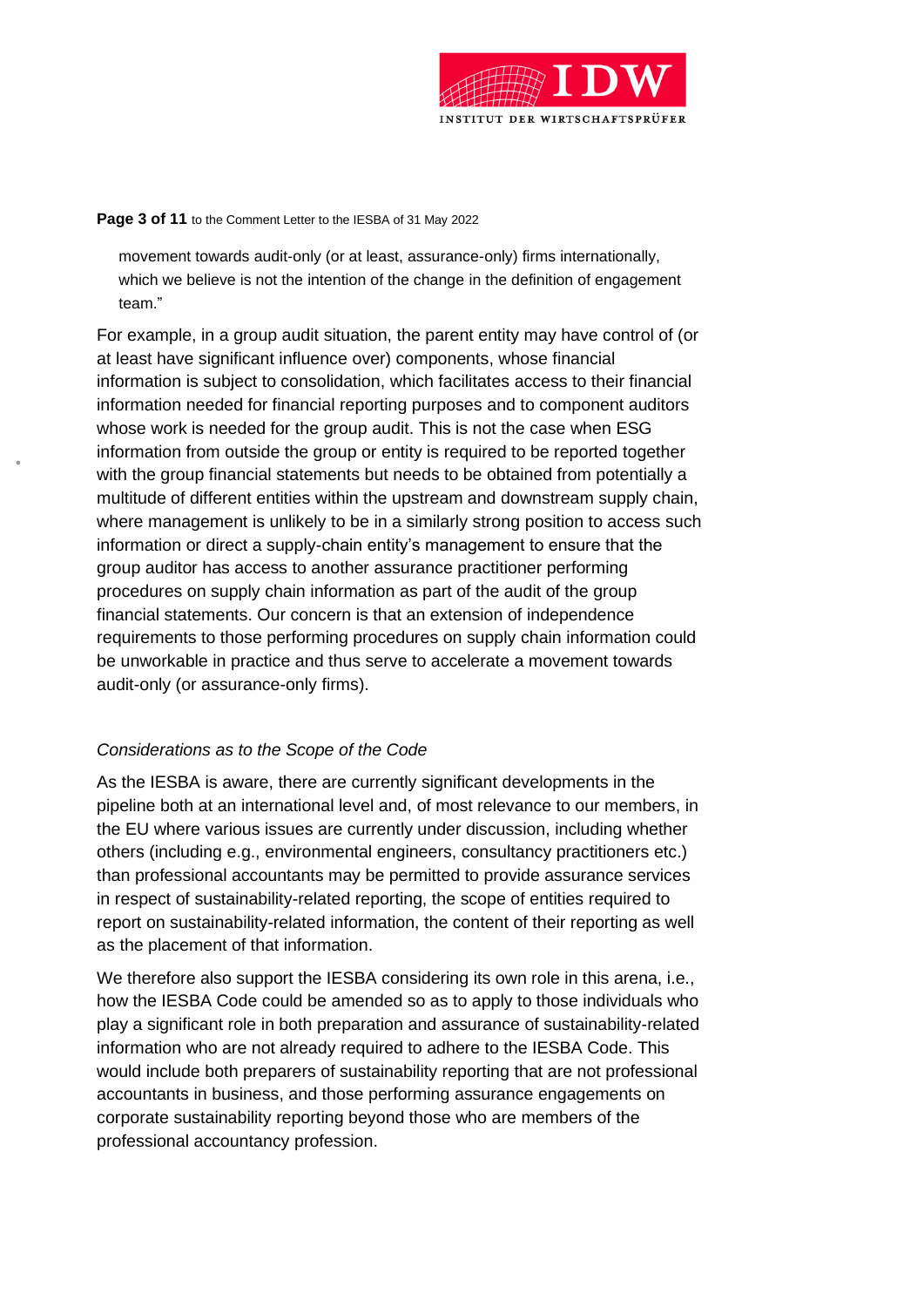

#### **Page 4 of 11** to the Comment Letter to the IESBA of 31 May 2022

#### **The Need for a Proportionate Approach**

As we discuss in our responses in the appendix to this letter, we suggest that IESBA reconsider its proposals to require the most stringent PIE independence requirements to be required for all work performed by a component auditor on every component that is itself not a PIE but within a group whose parent company is a PIE and instead prescribe a proportionate approach. In respect of group audit or assurance work involving assurance practitioners outside the group performing procedures on supply chain information, we would similarly urge IESBA instead to develop a proportionate approach recognizing the relative level of significance of the work performed

# **Potential Impact of the Proposals relating to Component Auditor Independence on the Audit Market**

A further concern – especially amongst, but not limited to, SMPs in our jurisdiction – is that that the proposals, if adopted, may have significant consequences in the audit market as we discuss in our responses in the appendix to this letter and outlined below.

Proposed R405.19 of the IESBA's proposal would exacerbate the concern, which the IDW had noted in responding to the IAASB's ED ISA 600. In the context of ISA 600, our concern was that the change to the definition of "engagement team" would have a significant practical impact in a group audit because it results in a requirement for the group auditor to direct, supervise and review the work all component auditors. For example, a non-group auditor network firm may perform a statutory audit of a component that is a non-PIE and thus apply the provisions of the Code appliable to non-PIEs (in practice, for SMEs the fee related provisions could be an issue as could the client's request for permissible non-audit services that would be of benefit to that (often SME) component), whereas if the parent entity is a PIE the proposals would require that firm perform group audit procedures under PIE-requirements of the Code to be used by the group auditor. Thus, in the event that the non-network has performed such a statutory audit, it is possible that none or little of the work done by this firm could be used for group audit purposes and thus may have to be duplicated. Of course, a group auditor could instruct such a component auditor to perform all work under the Code's PIE independence requirements, but this could be difficult for some smaller firms (fee thresholds) or prevent the client benefiting from the provision of (non-PIE permissible) NAS.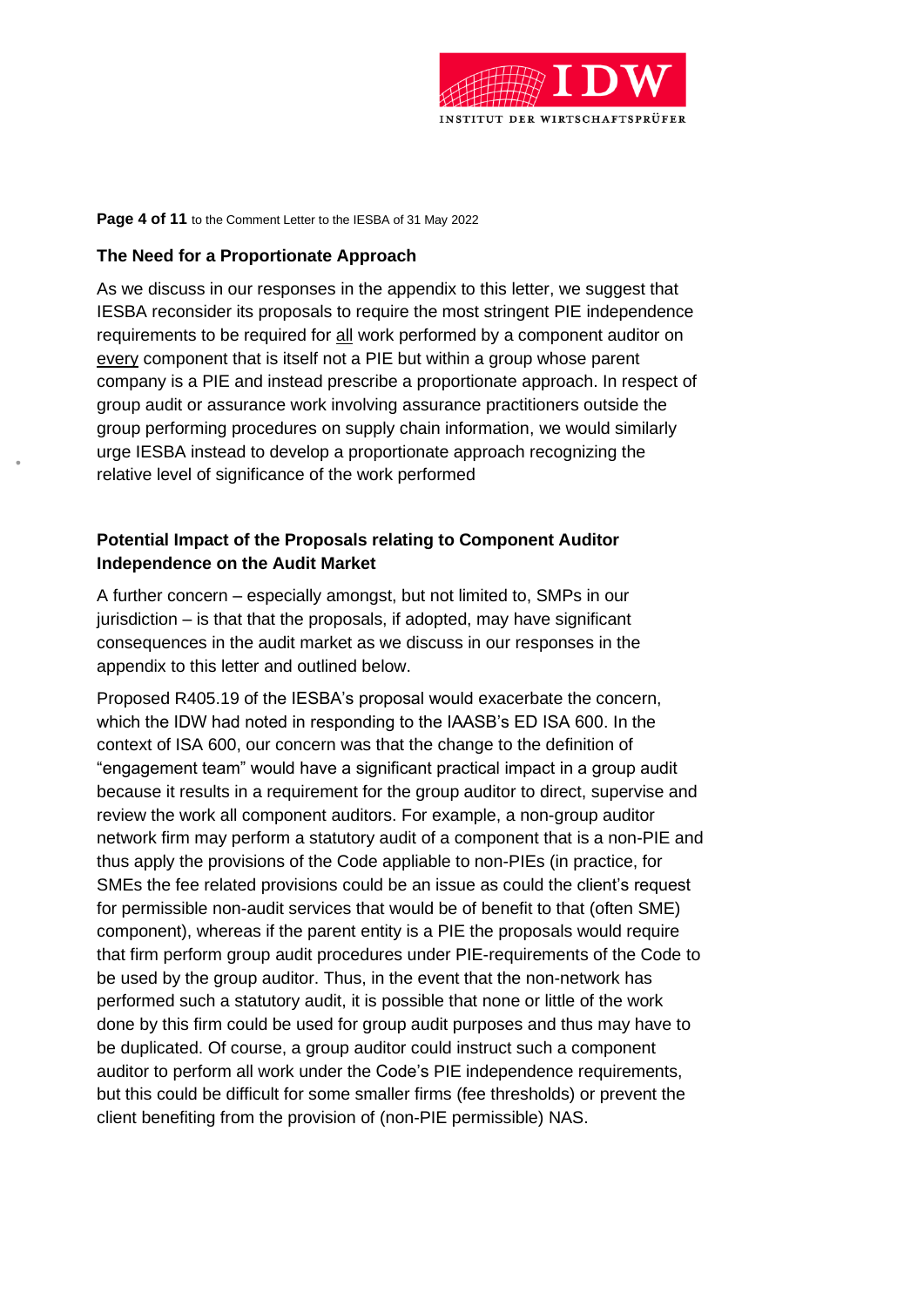

#### **Page 5 of 11** to the Comment Letter to the IESBA of 31 May 2022

We therefore urge the IESBA to prescribe a proportionate approach that recognizes the relative significance of the component to the group audit combined with the relative ability of procedures performed by a non-network component auditor to directly influence the outcome of the group audit, rather than to require all audit work on the financial information of that component performed by a non-network component auditor on the group audit be performed under the PIE ethical requirements because the parent company is a PIE.

## **Excessive Complexity will hinder the Application of the Code in Practice**

In responding to questions 1 and 2 we note unhelpful complexities that impact the understandability of the Code. We also believe that the incidence of cross references to "relevant" but unspecified material elsewhere in the Code e.g., in proposed paragraphs R405.3, R405.4 and R405.5, is unhelpful and will lead to considerable difficulty in practice in the context of understanding the practical application of such requirements.

In our opinion, the Code needs to be drafted in a clear and concise manner in order for it to be easy to understand and apply.

We would be pleased to provide you with further information if you have any additional questions about our response and would be pleased to be able to discuss our views with you.

Yours truly,

Melanie Sack Gill Waldbauer Deputy Chief Executive Officer **Head of International Affairs** Chief Operating Officer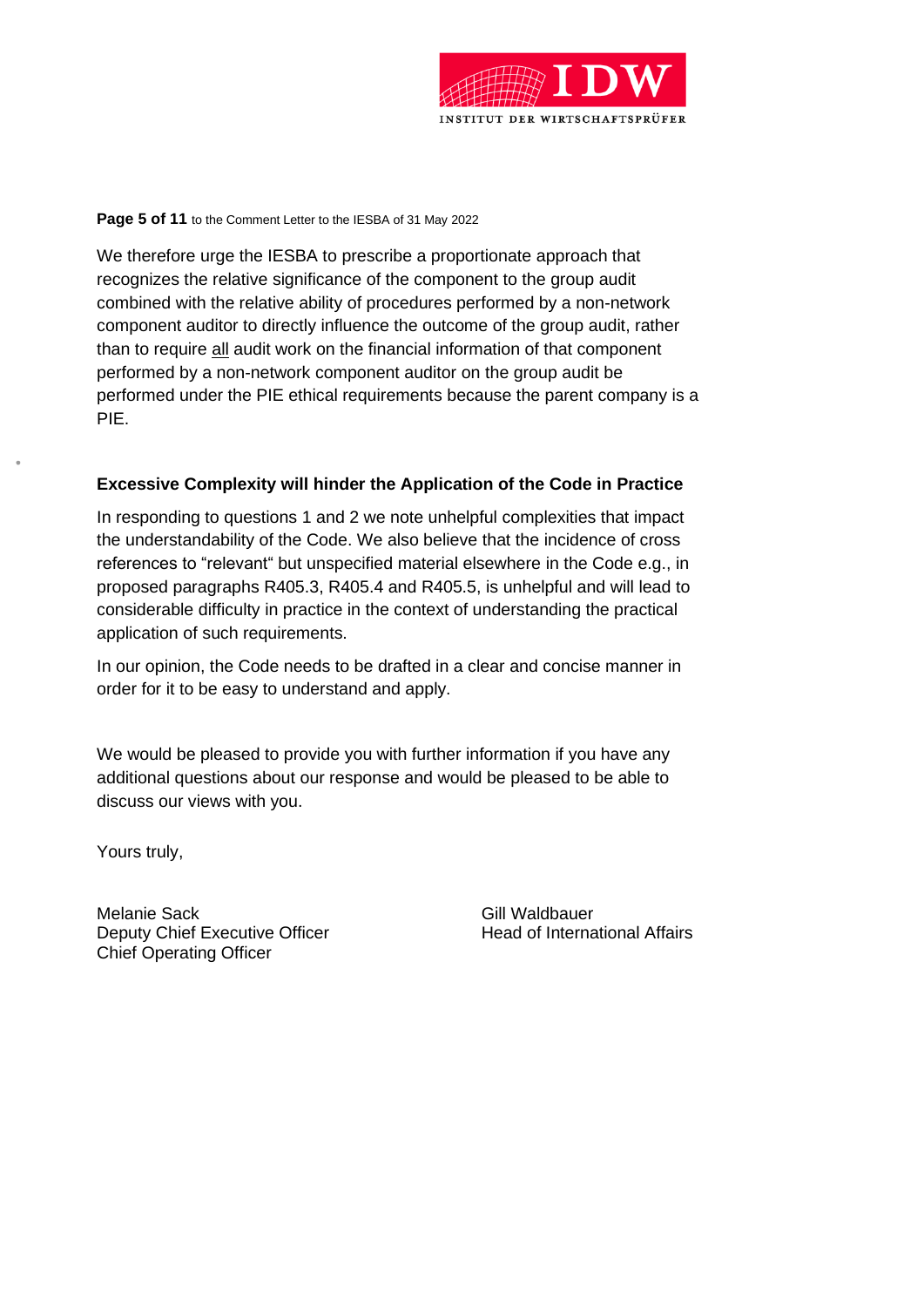

**Page 6 of 11** to the Comment Letter to the IESBA of 31 May 2022

# **Appendix**

## **Specific Questions**

## **Proposed Revised Definition of Engagement Team**

- *1. Do you agree with the proposed changes to the Code related to the revised definition of ET, including: (see Chapters 1, 4 and 6)*
	- *a) The revised definitions of the terms "engagement team," "audit team," "review team" and*
	- *b) "assurance team;" and*
	- *c) The explanatory guidance in paragraphs 400.A – 400.D?*

We agree that having different definitions of the same terms in the ISAs and the IESBA Code is unhelpful and thus support alignment.

The current IESBA proposals have, however, added complexity. We are concerned that the inclusion of a defined term within a definition makes the requirements especially difficult to follow in practice. We are also concerned that not all of the implications of the changes in the definitions have been adequately explored.

## **Independence Considerations for Engagement Quality Reviewers**

2. *Do you agree with the changes to the definitions of "audit team," "review team" and "assurance team" to recognize that EQRs may be sourced from outside a firm and its network (see Chapter 6)?*

Whilst we agree that it is necessary to clarify the independence requirements for EQRs, we question the rational for the Code to include such complex terms. Having numerous definitions including definitions within definitions unnecessarily adds complexity to the Code and may be detrimental to its understandability.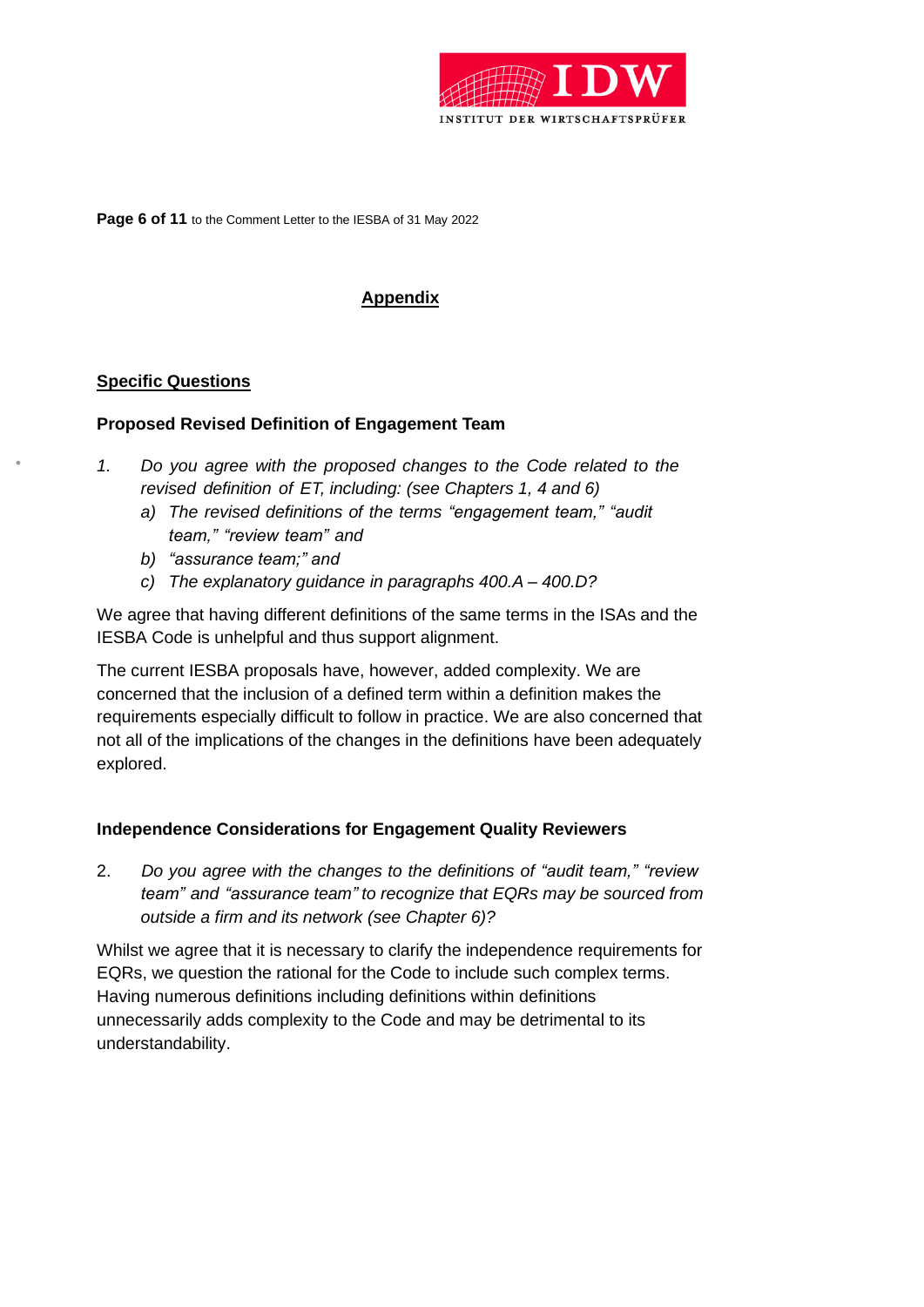

#### **Page 7 of 11** to the Comment Letter to the IESBA of 31 May 2022

#### **Independence in a Group Audit Context**

3. *Do you agree with the proposed new defined terms that are used in Section 405 in addressing independence considerations in a group audit (see Chapters 1 and 6)?*

See above. An explanation of what is meant by "all others who can directly influence the outcome of the group audit" would be helpful. Does "directly influence outcome" refer to an ability to cause a modification of the group auditor's opinion, influence the group auditor's decision as to the inclusion or wording of an EoM or KAM or other matters paragraph? Or does the IESBA intend this to have a different meaning in practice?

- 4. *In relation to the proposals in Section 405 (Chapter 1), do you agree with the principles the IESBA is proposing for:*
	- *(a) Independence in relation to individuals involved in a group audit; and*
	- *(b) Independence in relation to firms engaged in a group audit, including CA firms within and outside the GA firm's network?*
- (a) As we have commented in the past, we see merit in requiring all individuals involved in an audit be independent of the audit client, although we do still see an argument for the IESBA to adopt a more practicable and proportionate approach that includes de minimis exceptions in this context. The more complex the Code becomes, the more likely that isolated breaches that are inadvertent, unintentional, and insignificant will occur, even breaches that the individual is unaware of at the time of engagement performance – i.e., breaches that do not impact an individual's independence in fact at all.

In requiring the group auditor to inform those charged with governance of all breaches the Proposal compounds the practicality issue, as this requirement will likely lead to "irritation" and a desire for simplification. We therefore suggest the IESBA should reconsider its no tolerance stance in paragraph R405.9 and consider whether a proportionate approach that includes de minimis exceptions to the independence provisions might instead be applicable to all individuals concerned with an audit.

(b) The level of stringency proposed (R405.10) should be weighed against potentially severe impacts on the audit market in determining whether the proposals as drafted are justified. The impact assessment provided in the Proposal is perfunctory and does not demonstrate a thorough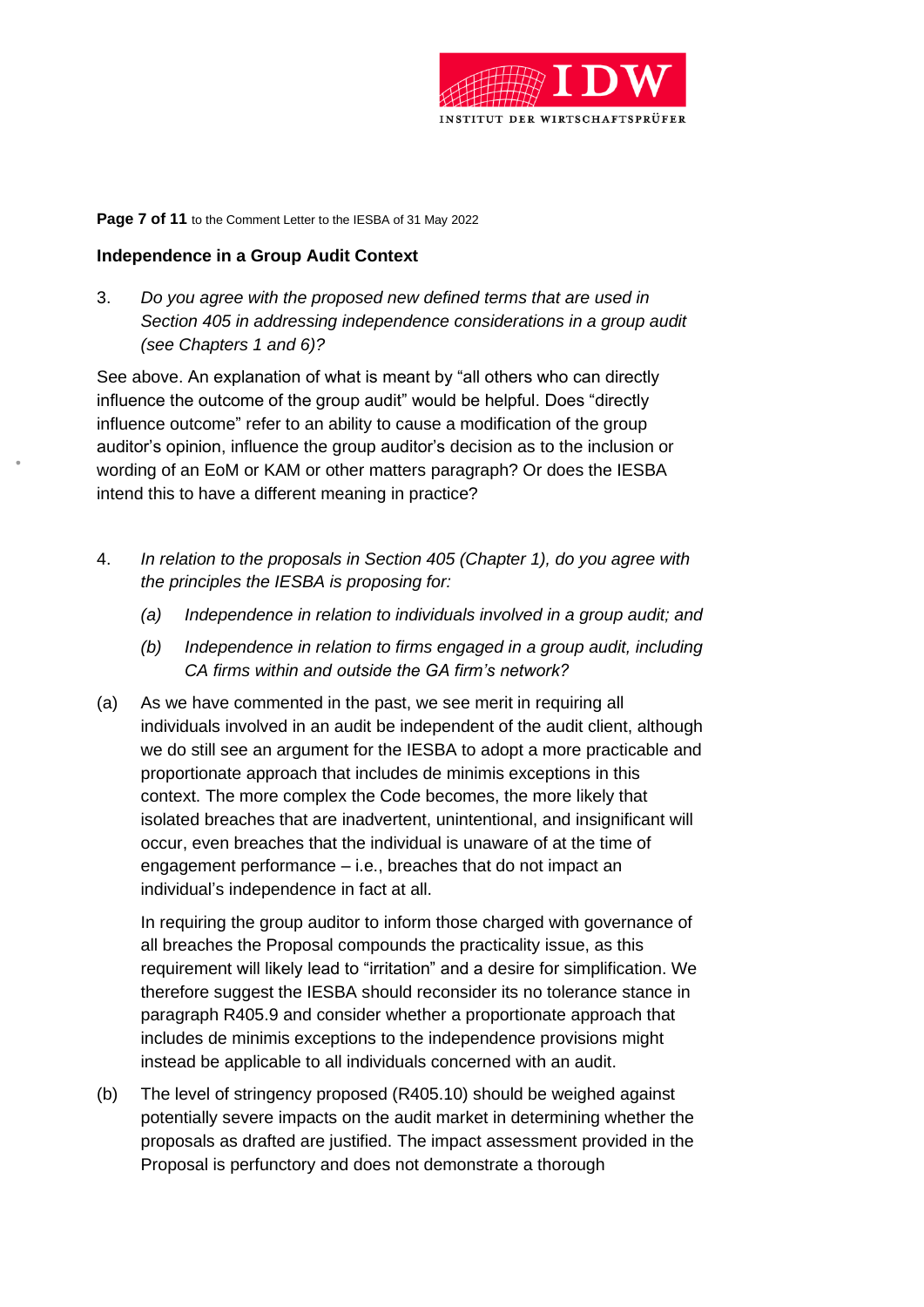

#### **Page 8 of 11** to the Comment Letter to the IESBA of 31 May 2022

consideration by IESBA of the practicalities or potential impacts of its proposals.

An individual component auditor's involvement can vary considerably from very limited procedures on a single line item to the equivalent of a full audit, and thus a component auditor's potential to impact the group audit opinion can vary widely. Not all component auditors can be expected to be able to directly influence the outcome of the group audit (guidance on what "outcome" is intended to mean would also be helpful). In our opinion, the relevant significance of procedures performed by a non-network component auditor to the group audit as a whole coupled with the fact that a non-network firm potentially poses a lower degree of self-review threat to the group auditor's independence than might a network component auditor both demand a more thorough consideration, including – as suggested above – adopting a proportionate solution in finalizing the Proposal.

Whilst we acknowledge that changes to ISA 600 (Revised) are aimed at achieving a uniform high-quality performance of all procedures throughout a group audit, we suggest that the desire to govern the performance of uniformly high-quality work differs significantly from reasoning behind a desire to achieve a uniform degree of independence. The latter often boils down to perceptions of independence and has little impact on independence in fact. Furthermore, it is also not clear what "ills" the proposal that PIE independence requirements must apply to all procedures performed on any financial information of non-PIE components are seeking to fix (i.e., an evidential basis supporting the need for such stringency is missing).

Further comments on section 405:

- 405.18.A2 appears to contain two requirements (first and second sentences) but the wording of the second sentence is unclear – if the condition in the first sentence applies, the group auditor is banned from using component auditor firm's work (i.e., this is a requirement), whereas the second sentence refers to the group engagement partner "might" find other means… Logically, this also has to be included as a requirement.
- The wording of R405.9 could be revised so as not to imply that it is unacceptable for a component auditor of a PIE component to apply independence rules for PIE entities when the group is a non-PIE. It should be possible to apply more stringent rules e.g., where these apply to the statutory audit. As drafted any implication of a ban would be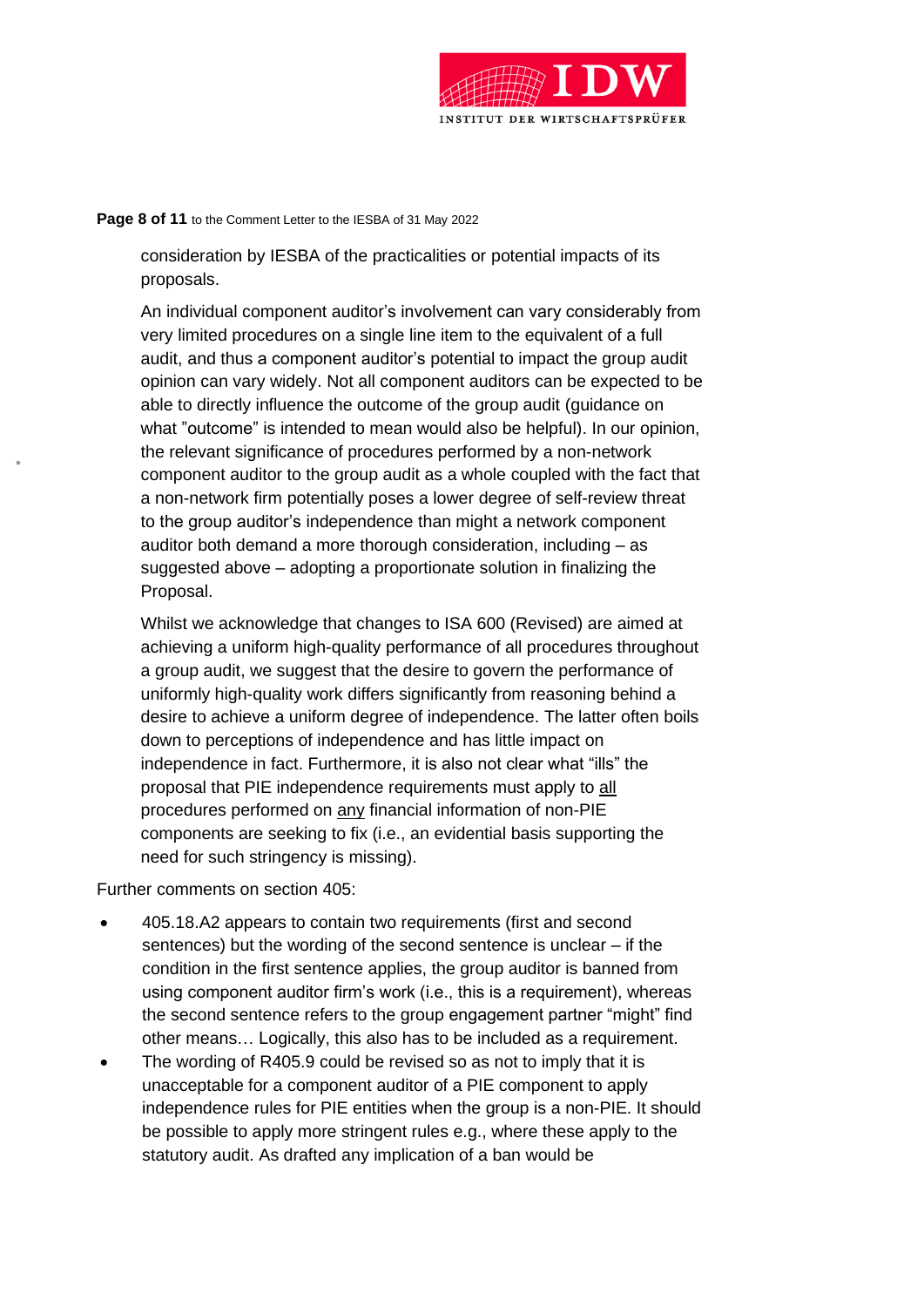

#### **Page 9 of 11** to the Comment Letter to the IESBA of 31 May 2022

counterintuitive. Thus, the wording should either refer to it not being necessary or if "shall apply" is retained it should be presented as one of two alternatives.

- 5. *Concerning non-network CA firms, do you agree with the specific proposals in Section 405 regarding:*
	- *(a) Financial interest in the group audit client; and*
	- *(b) Loans and guarantees?*

We note that para. 58 of the explanatory memorandum notes that "...there was a practical concern about potentially restricting the pool of non-network firms that could act as CA firms, leading to increased audit market concentration and potential adverse consequences for audit quality."

We agree that for loans and guarantees between the non-network component auditor firm and an intermediate holding entity or any other related entities of the group audit client the CF provides a robust, principles-based approach to identify, evaluate and address any threats that might be created.

## **Non-Assurance Services**

6. *Is the proposed application material relating to a non-network CA firm's provision of NAS to a component audit client in proposed paragraph 405.12 A1 – 405.12 A2 sufficiently clear and appropriate?*

It would be helpful to highlight the authority of passages that constitute negative requirements in 405.12.A2 and the first sentence of 405.18 A1.

# **Changes in Component Auditor Firms**

7. *Is the proposed application material relating to changes in CA firms during or after the period covered by the group financial statements in proposed paragraph 405.13 A1 – 405.13 A2 sufficiently clear and appropriate?*

Yes, subject to our suggestions that the IESBA prescribe a proportionate approach.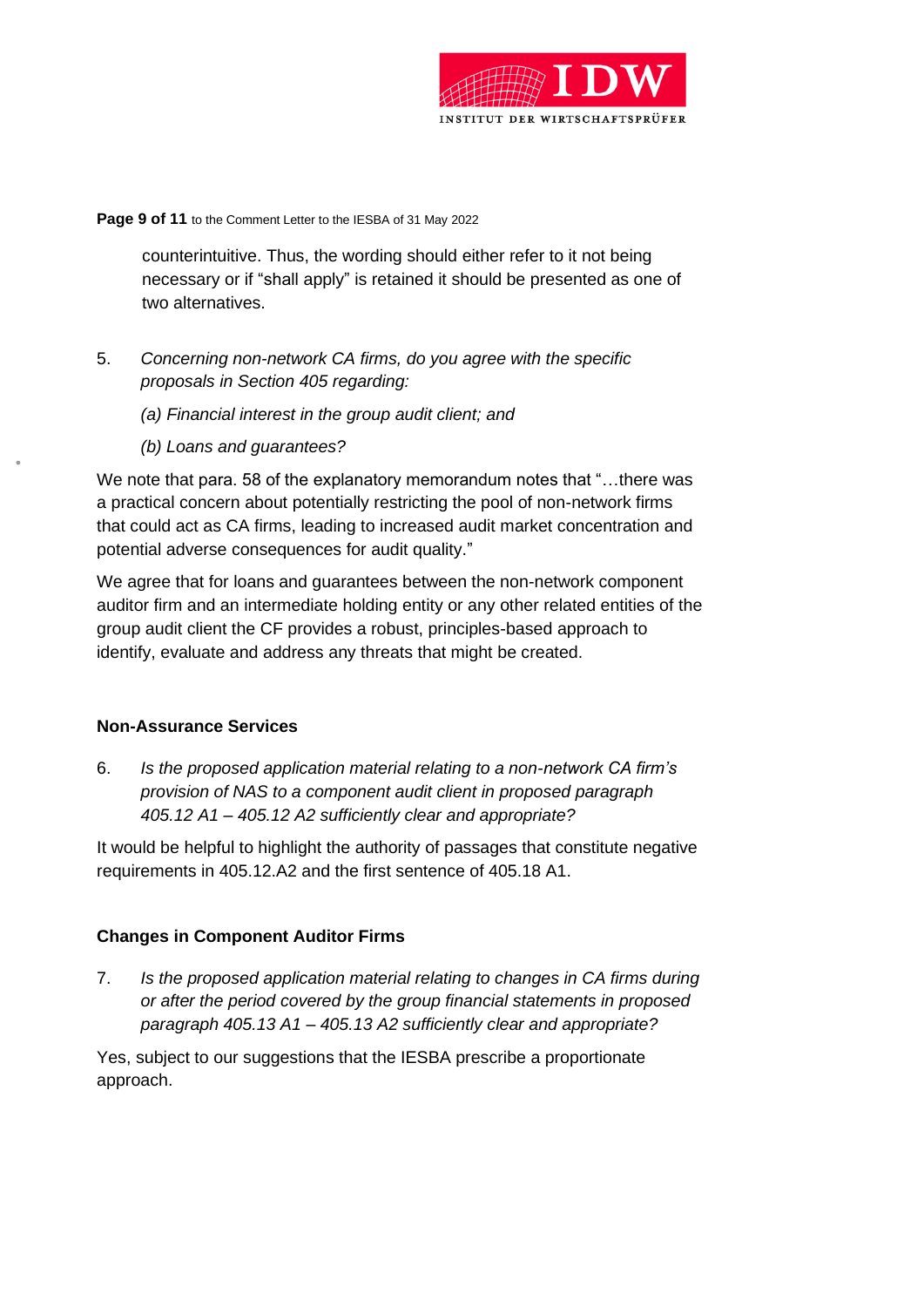

#### **Page 10 of 11** to the Comment Letter to the IESBA of 31 May 2022

## **Breach of Independence by a Component Auditor Firm**

8. *Do you agree with the proposals in Section 405 to address a breach of independence by a CA firm?*

As explained above, we suggest that an approach that includes de minimis exceptions be considered, as we suspect that the Proposal will lead to irritation and potentially be a further factor in driving changes in the audit market.

## **Proposed Consequential and Conforming Amendments**

9. *Do you agree with the proposed consequential and conforming amendments as detailed in Chapters 2 to 6?*

We have no specific issues with the Proposal's approach to conforming amendments other than our comments above as to the complexity of having so many defined terms and some definitions including defined terms themselves.

## **Effective Date**

10. *Do you support the IESBA's proposal to align the effective date of the final provisions with the effective date of ISA 600 (Revised) on the assumption that the IESBA will approve the final pronouncement in December 2023?*

In principle we agree that different effective dates would be unhelpful. However, we urge the Boards to work more closely together in determining a suitable effective date for connected projects, rather than one Board setting an effective date essentially for the other to follow. In this case ISA 600 (Revised) was finalized a whole year before IESBA anticipates finalizing this Proposal. An effective date for audits of financial statements for periods beginning on or after December 15, 2023, will be challenging in practice as we agree with IESBA's supposition that some of the proposals may entail significant changes to the policies and methodologies of firms and networks that perform or are otherwise involved in group audits, including increased costs, e.g., with respect to the deployment of updated policies and procedures, and awareness raising and training initiatives.

This "haste" for affected firms to be ready is a further factor that may make it "easier" for group auditors not to use the work of a non-network component auditor.